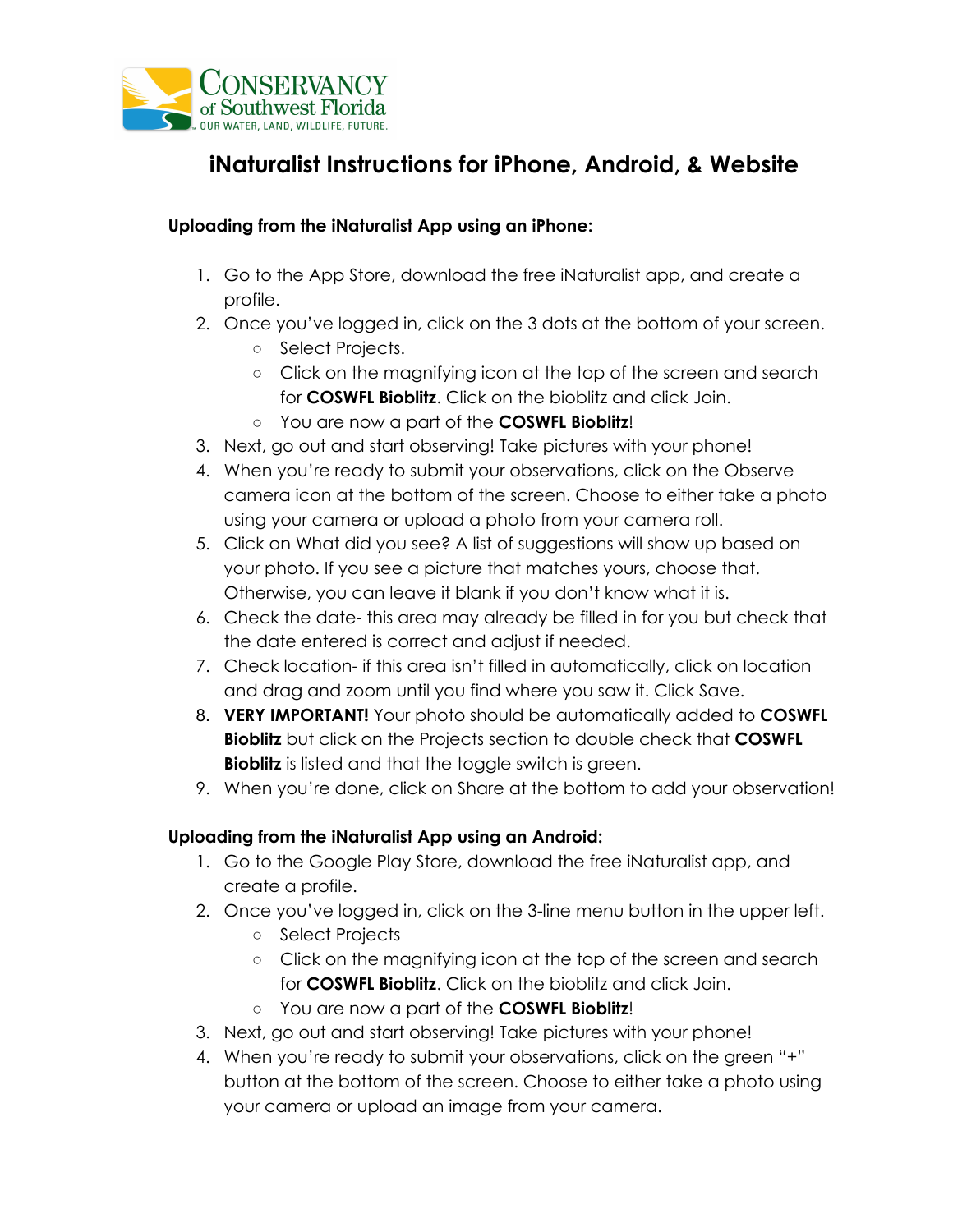

- 5. Click on What did you see? A list of suggestions will show up based on your photo. If you see a picture that matches yours, choose that. Otherwise, you can leave it blank if you don't know what it is.
- 6. Check the date- this area may already be filled in for you but check that the date entered is correct and adjust if needed.
- 7. Check location- if this area isn't filled in automatically, click on location and drag and zoom until you find where you saw it. Click the check mark at the top of the screen to save the location.
- 8. **VERY IMPORTANT!** Your photo should be automatically added to **COSWFL Bioblitz** but click on the Projects section to double check that **COSWFL Bioblitz** is listed and that the box is checked. Click on the check mark at the top of the screen to save. If you recently joined the bioblitz you may have to refresh your app for the bioblitz to appear in your list.
- 9. When you're done, click on the green check mark at the bottom to add your observation!

## **Uploading from the website using a computer:**

1. Go to [iNaturalist.org](https://www.inaturalist.org/) and create a profile.

2. Once you've logged in, you should see your dashboard screen with several blue tabs.

- Click on the blue "Projects" tab on the far right.
- Next, click on the "All Projects" button in the upper right.
- Go to the search box and search for **COSWFL Bioblitz**. Select **COSWFL Bioblitz** and once on the page, click on "Join" towards the top of the page. Read through the bioblitz page and click on "Yes, I want to join" at the bottom. You are now a part of the **COSWFL Bioblitz!**

3. Next, go out and start observing! Take pictures and download them to your computer.

4. When you're ready, log into your iNaturalist account. You can add your photos two different ways:

- Click on the green "Upload" button in the upper right corner. OR
- When viewing your dashboard, click on "+ Add observations" button on the right hand side of the screen.

5. Next, upload a photo by dragging and dropping or click on the "Choose file" button.

6. The next screen asks you to input as much information as you can: